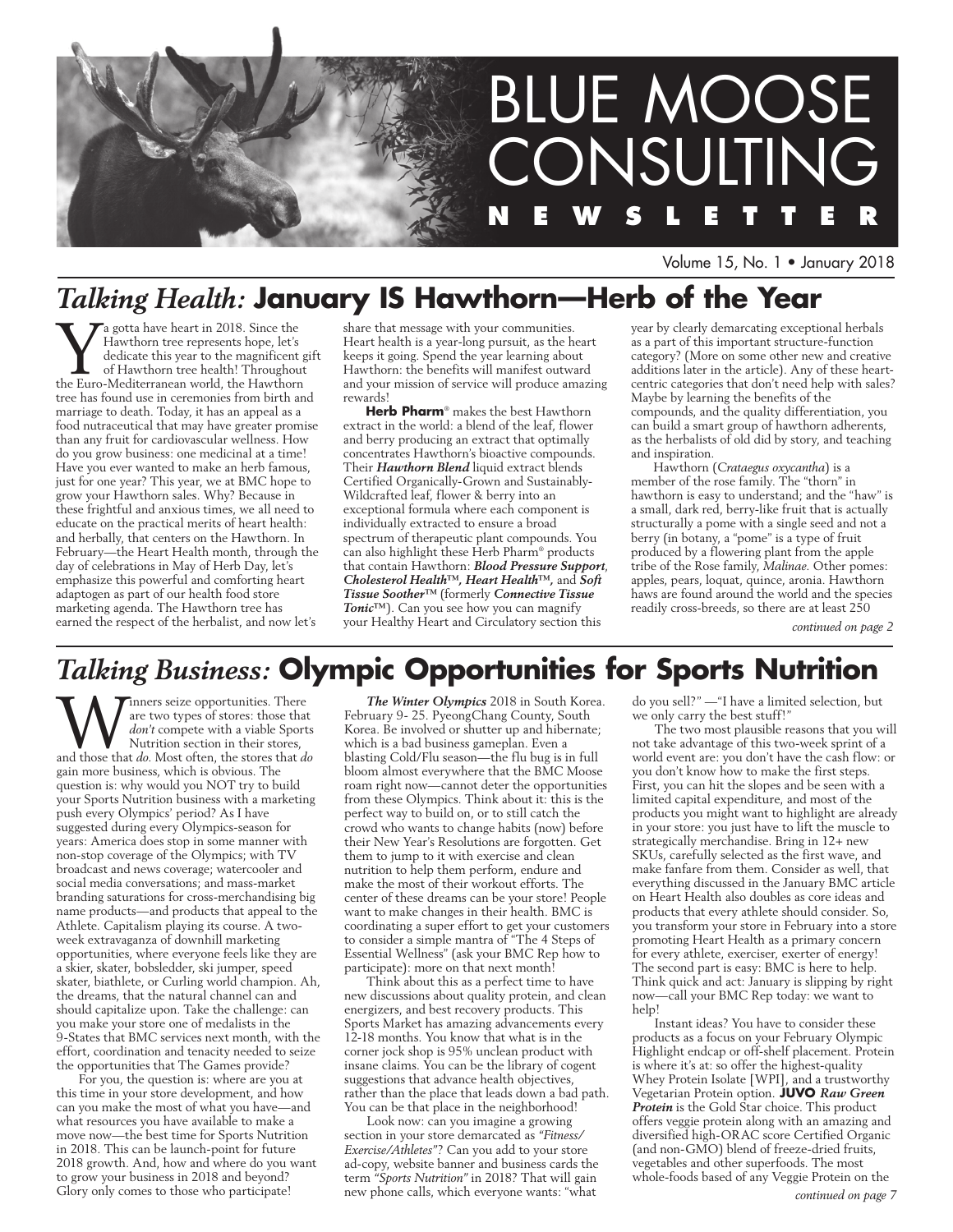### **January is Hawthorn**  *continued from page 1* **NEWTON**

known Hawthorn species today). For Herb Day, see if you can find a Hawthorn tree growing somewhere near you. Forget that commercial; Hawthorn is the real Pome-wonderful! So, world medicine: hawthorn berries evolved with a commonality like apples and roses!! The actual haw of the hawthorn plant resembles a rose hip; sometimes the wonders of nature are so obvious before us!

We thank the hawthorn tree for providing us such an evident and efficient heart tonic. No complete heathy heart protocol would be sufficient without a "tonic" in the prescription. The heart/circulatory system—like the nervous system—is a body system that benefits from the actions of a true tonic. Tonics are about restoring and improving, in a gradual and long-term manner. In these difficult times, good use of tonics leads to greater overall health: so tonic away!

Hawthorn is a favorite of the herbalist: it "nourishes and protects the heart", and "strengthens the heart tissue, eases angina and heart palpitations due to anxiety or hormonal response," and "in tea or tincture, hawthorn lowers blood pressure, brings vitality and efficiency to the circulatory system. Her berries, stems and thorns are high in antioxidants," (brigitsgarden.com). The poetic Christoper Hobbs describes the tree this way: Hawthorn is recognized as a safe Cardiotonic!

The berries—also known as hawberries and thornberries—should be considered a Tree Fruit that offers the nutrient density of a superfood! They can be grouped with those many antioxidant-rich foods that we appropriately call superfruits. (They are also enjoyed by many birds and are very important for wildlife). They are high in the Vitamin C, B1, B2, and calcium, iron and phosphorus. The berries of the Hawthorn are collected in the fall when they have matured from a bright red to a nearly purple color. Herbalists always look for mature fruit, and the berries have a long use as food for porridge and syrups; jams and tea. Humans have eaten the mature berries (not the immature berries) for centuries. The fruit is sour and astringent, and has been used for sore throats! Many cultures have made liqueurs using the berries: mostly famously in South Korea (can anyone get excited about a celebratory Olympic beverage to introduce the community to Hawthorn?)

Exceptional manufacturers like Herb Pharm® therefore harvest the foods from this tree at different times of the year: flowers and leaves first, and the berries in a Fall harvest. What differentiates Herb Pharm® (Herb Pharmquality) is that their product is a blend, while most companies provide either one or the other of the gifts from this tree. Sourcing matters, and Herb Pharm always searches the world for the best plant material. And so this blend sources the flowers from Europe, while the berries are harvested in the US and extracted dry. Berries, flowers and leaves make a perfectly complementary tonic, as nature intended!

Hawthorn's flowers—which have a slightly unpleasant smell and a somewhat bitter taste are very beautiful, producing white flowers that look like roses and add to the scenery whether as a distinguished tree, a gnarly bush or a trained hedge used to define human boundaries in the countryside. The berries were the first to make it to the early European Pharmacopeias, though modern research notes that each plant part berries, flowers and leaves—possesses unique

# **Homeopathics™**

**Sign up now/ROADTRIP: next Newton seminar January 25, 2018**

# **9 am – 5 pm in Conyers, Georgia**

\$100 per person; get \$150 per person credit; must attend the entire seminar to get the credit

Deadline to Register: January 11, 2018

American Academy of Clinical Homeopathy Basic Principals in Homeopathy Seminar + CE Event

#### *Newton Homeopathics www.newtonlabs.net*

chemical attributes and offers a wide range of antioxidant support. Historically, all three were used together. In supporting the circulatory system, hawthorn berries, flowers and leaves are a perfect adjunct to any protocol for preventative healthcare.

In modern Pharmacopeia today, Hawthorn is an official drug in many countries: Switzerland, France, Belgium, Portugal, Germany, the Czech Republic and Slovakia, Albania, Brazil, China and Russia. We here sell a lot of hawthorn, but we must temper education on the scientific data available, with the hope that people will research on their own the markedly beneficial uses of Hawthorn as presented in any current published scientific journals. Good news is that doctors are not actively restraining its use, with the progressive practitioners easily integrating it into their protocols. In Traditional Chinese Medicine (TCM), hawthorn ("shan zha") is prescribed for digestion ("strengthening spleen to whet the appetite, promoting digestion to relieve food retention"), though this was with a different species (*Crataegus pinnatifida*) which is more tart, redder, and larger—resembling crab apples. It was probably used for protein digestion in the earlier texts. Today, there is a vibrant market in Asia for "Haw flakes" which are a common Chinese candy made from hawthorn berries, pounded flat and sold in round cylinders that resemble red, fun fire cracker packages. Again, it traditionally was marketed as a common sweet treat given to children with the intended effect of deworming the digestive system. Hawthorn is considered a relative sweet, to balance other sometimes bitter herbs. In modern Chinese herbal pharmacognosy, which resiliently investigates plants for medicine, hawthorn has found great potential in weight management, and reducing cholesterol and triglyceride levels. Modern research suggests the fruit presenting both anti-inflammatory and anti-tumor properties, probably due to its polyphenol content. Today, Asian doctors use hawthorn primarily for heart issues, as it is used in Europe and the Americas. Maybe our modern research is missing something big (again)? In Homeopathy, Hawthorn has many incredible reported clinical results.

The science researcher identifies a high phenolic activity in the Hawthorn fruit with flavonol glycosides (over 50 identified flavonoids), phenolic acids and procyanadins. Procyanadins are considered valuable in plants due to their biochemical interactions with proteins, their chelation of metals and their antioxidant properties. This natural plant defense in nature seems to also have a natural value to humans through our diet as well. "The

identification of constituent groups such as bioflavonoids and proanthocyanidins has shed light on some of the beneficial effects of Crataegus on the cardiovascular system, bioflavonoids now being well established as possessing significant antioxidant activity. Berries, leaves, and flowers of hawthorn are phytochemically similar in composition, differing primarily in the ratio of specific flavonoids and procyanidins present." (NIH https://www.ncbi. nlm.nih.gov/pmc/articles/PMC3249900).

The herbalists of today and yesterday have always had a natural affinity to the powerful medicine and energy of the Hawthorn tree. The modern research is strong, but history proves the common sense use of "food as medicine." Even casual research shows that Hawthorn makes a strong case to be considered an adaptogen, with its safe and restorative tonic effect on the circulatory, cardiovascular and digestive system. While not an adaptogen, it can be a safe everyday food for anyone concerned about their heart!

# **Hawthorn BlendS from Herb Pharm®**

**Blood Pressure Support liquid extract** Benefit: Helps Maintain Established Normal Blood Pressure\*. Proprietary extract blend: Hawthorn berry, leaf & flower, Olive leaf, Linden flower and bract, Coleus Forskolhlii root, Mistletoe herb [Blood Pressure Support is available in a 2 oz. liquid extract as well  $1$  oz.,  $2$  oz.,  $4$  oz.,

#### **Cholesterol Health™ liquid extract**

Benefit: Helps Maintain Established Normal Cholesterol Levels\*

Proprietary extract blend: Artichoke leaf. Hawthorn berry, leaf & flower, Turmeric rhizome, Fennel seed

### **Heart Health™ liquid extract**

Benefit: Supports Healthy Function of Heart & Circulation\*. Proprietary extract blend: Hawthorn berry, leaf & flower, Cactus stem, Motherwort leaf & flowering top, Ginger rhizome

## **Soft Tissue Soother™ liquid extract** Proprietary extract blend: Gotu Kola herb,

Hawthorn berry, leaf & flower, Echinacea root, Horsetail herb

\* These statements have not been reviewed by the FDA, and are not intended to diagnose or treat any illness or disease

As you plan to build out your heart section to include hawthorn, and possibly cross merchandise it (sports nutrition, circulation, eye health; etc.), consider the curiosity raised by knowing some of the stories of the long folk and early medicine uses of this tree medicine.

Hawthorn inhabits our temperate zones with us, and likes to live in communities near Ash, Oak and Poplar trees. Since trees were given great respect, especially for their utility and commerce in earlier societies, it is not surprising all the many stories that have built up around Hawthorn, especially in the European-Mediterranean cultures. Consider these easily found historical notations: Teutonic lore: preference for funeral pyres; Greek weddings: wreath on head and in bouquets of wedding party; Romans: symbolized family + fertility. England: boughs were cut, and stood outside houses where they were covered with wild flowers and called May bushes—the May Pole was traditionally made of hawthorn; Celtic folklore identified the hawthorn as the home of, or resting place of fairies (and they most certainly

*continued on page 6*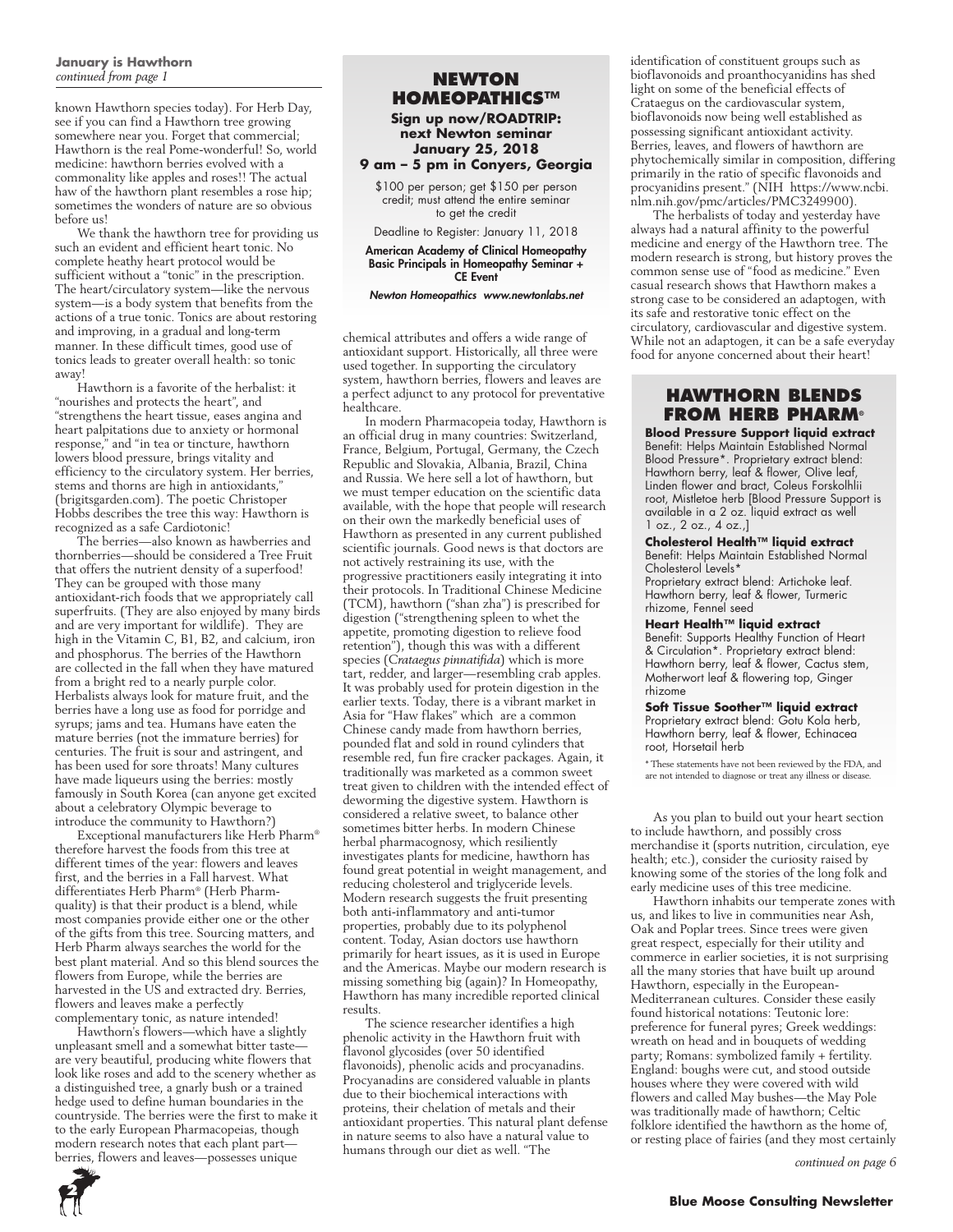

**Nurturing Naturally Since 1987** 

# **JANUARY Promos**: **20% OFF select OTC formulas**

- Liquid or Pellet complexes listed below^ (Qty 4+ per SKU)
- ~ Shelf tags announcing the sale included with your order **• Throat Care • Thyroid Care**

# **• Kids Sniffles • Pets Bowel ~ Digestive Care**

*Throat Care* for symptoms associated with throat conditions such as dryness, irritation, inflammation, pain + hoarseness. (N025) *Thyroid Care* for associated symptoms such as rapid or sluggish metabolism, weight fluctuation, fatigue and hair loss. (N074)

*Kids Sniffles* for symptoms such as congestion, runny nose, post-nasal drip, sinus pressure and irritated throat. (F003) Pet Bowel ~ Digestive Care for digestive health +

for associated symptoms such as weak digestion nausea, burning, bloating, gas, cramping + pressure. (P014)

~~~~~~~~~~~~~~~~~~~~~~~ **PRODUCT NOTES:** NEW YEARS IS HERE! TIME TO ENCOURAGE **Jump~Start Your Health! in 2018**

**Multiple symptoms, but not sure where to start? New Year's Resolutions need a focus?**<br>Begin with NEWTON's Jump-Start Your Health! Clear the path for your body to heal naturally through detoxification, digestive balance + joint support. As a world leader in clinical homeopathy, NEWTON realizes that addressing multiple symptoms with single remedies can be challenging. Jump-Start Your Health!- a unique trio of combination remedies formulated for balance and wellness, will help simplify the process. Three (3) unique formulas complement each other to assist the body to start health anew.

• Bowel~Digestive Care • Rheumatic~Joint Care • Detoxifier Buy Jump Start-kits in units of 6 each + always **20% OFF**

## **NEW ITEM RELAUNCH Newton Homeopathic Creams**

• Arnica Lotion • Trauma Lotion • Bee~Bug Bite Cream • Hemorrhoid Lotion ~ sanitary airless pump dispenser. All 1.1 oz. approximately 115 doses per container

~ for external use only: for ages 2+ ~ Price: Wholesale \$9.50 MSRP \$19.00 Arnica Lotion: for symptoms associated with

trauma, surgery, strains & sprains such as bruising, swelling, pain & stiffness. N226 Bee~Bug Bite Cream: for symptoms associated<br>with bites & stings such as pain, burning,<br>itching & swelling. N224

Hemorrhoid Lotion: for symptoms associated with hemorrhoids such as itching, inflammation engorgement & stinging, burning pain. N223 Trauma Lotion: for symptoms associated

with injury, trauma or surgery such as pain, stiffness, swelling, bruising & inflammation. N222 ~~~~~~~~~~~~~~~~~~~~~~~~~

**OLD LABEL end-of-the-year discounts still available** ASK your Newton Rep for deals on these exceptional formulas ^ cannot be combined with other discounts

 $\land$  monthly promos will be advertised through the newsletter + website/social media pages



**January 2018** *Starting Over* **Monthly Specials: Mix & Match Sale items listed below 12 items min for 15% off 24 items max for 20% off**

**• Herbal Aloe Detox PLUS® Formula Juice Concentrate**  16 oz. + 32 oz. whole leaf unfiltered concentrate with no water added ActivAloe® Certified from Certified Organic Leaves

**• Daily Greens™ Powder** 4 oz. + 11 oz. [2-month supply] the highest concentration of Gluten Free, Certified-Organic Greens + Vegetables of any blend today! [per tablespoon- 2 servings]

blended in a whole leaf aloe matrix

# **• Daily Greens™ Tablets** 120 tablets

**• Body Heat Vanilla Sports Rub** 7 oz.

*Herbal Aloe DETOX Plus® Formula* Michael's Favorite Aloe formula! You can feel it + the taste of the organic extracts become familiar & enjoyable. The whole body tonic effect of whole leaf aloe vera is accelerated with the Ojibway herbs made famous by the diligent Canadian Nurse, Rene M. Caisse. This is a perfect foundational formula for every New Year's cleansing protocol.

Delicious Aloe! - Experience: the highest-quality Aloe Vera in a bottle. Stronger than a 3:1 concentrate, containing yellow sap with solids averaging 14,500 mg per bottle; with 3rd-party tested proof.

*Aloe Life Healthy & Slim Daily Greens*™ Barley Grass Juice^, Wheat Grass^, Barley Grass^, Parsley juice^, Alfalfa^, Chlorella-Cracked Cell^, Spirulina, Certified Organic Whole Leaf Aloe Vera. Vegetable Herbal Blend: Kale, Asparagus, Watercress, Dandelion Greens & Roots, Broccoli Sprouts, Beet Root powder, Green Papaya, Carob, Nopal Cactus, Bamboo, Atlantic Kelp, Amlaki (Amla, Indian gooseberry), Sesame Seed Husk,100% Pineapple & Papaya Juice Concentrate + Stevia.

*Discount must be requested when order is placed*

Aloe Life #1 Herbal Superfood • Whole Leaf Aloe Vera Juice Products Aloe Vera is FOUNDATIONAL TO HEALTH



Not represented by BMC in NJ PRODUCT NOTES: ~ Immune Season is in FULL-SWING. Two Steps to Wellness www.herb-pharm.com/blog/boost-your-immunity-this-season-with-two-steps-to-wellness/ ~ NEW ITEMS: • Boswellia liquid herb extract 1 oz. • Coleus Forskohlii liquid herb extract 1 oz.



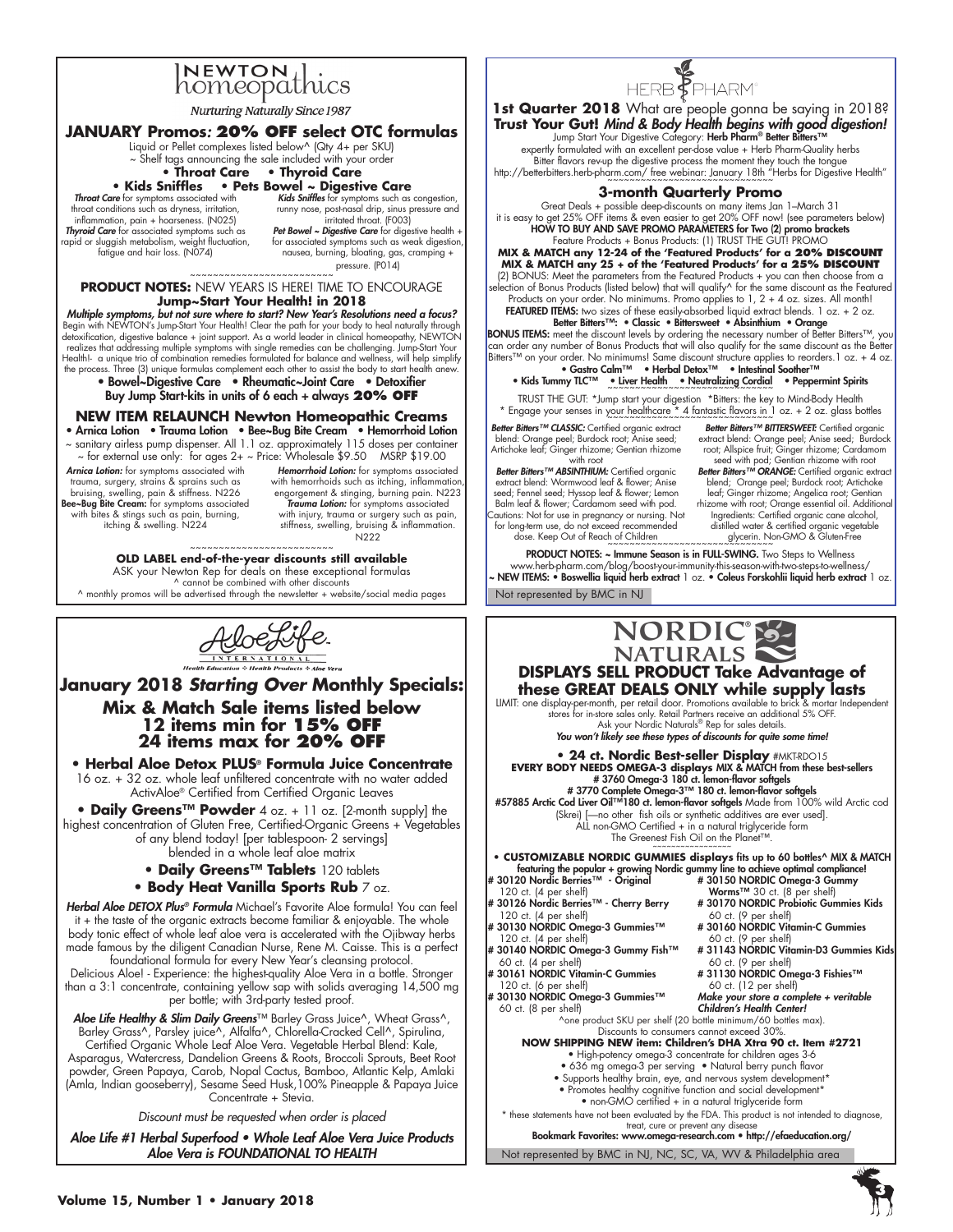

# **Certification is Finally here**

JUVO products are already USDA-Certified Organic, and now two products are shipping with the Non-GMO Project Verified seal:

**• JUVO Protein • JUVO Superfood** Always has been: now with the logo! NON-GMO Project Verified!

# *START 2018 with a Wall of JUVO*

**^ JUVO Raw Green Protein** USDA Organic Certified + Circle-K Kosher-Certified, NOW, also Non-GMO Project Verified label on canister. mix with water or other beverage of your choice. 23 grams of high-quality plant protein per serving 480 Grams. (12 servings). All 22 essential amino acid in one powerful serving. Brown Rice Protein, Hemp Protein, Spirulina, Quinoa, Millet, Amaranth + Flaxseed.

# 33 blended, powerful & organic ingredients • MORE THAN PROTEIN: a delicious, whole foods protein formula

• a blend of powerful Organic Raw Ingredients - Freeze-Dried to preserve enzymes, vitamins & minerals. • High in phytonutrients & antioxidants from a blend of 10 berries (ORAC = 3100)

^ seven (7) Alkalinizing Green Sprouts, plus Grasses + Veggies • Absolutely No soy, Gluten, Yeast and Whey • SUITABLE FOR VEGANS: all plant ingredients. No Animal products or **Byproducts** 

Kosher Certified Organic Green Protein Blend 32,000 mg ALL Kosher Certified Organic: Sprouted Brown Rice Protein, Raw Brown Rice, Spirulina, Hemp Protein, Raw Millet, Raw Quinoa, Raw Amaranth, Raw Flaxseed PLUS Kosher Certified Organic Raw Antioxidant Blend 7,320 m Agave Inulin, Raw Broccoli Sprout, Raw Beet, Raw Pineapple, Raw Carrot, Tomato, Acerola, Lycii (Goji) Berry, Black Currant, Grape, Pomegranate, Blueberry, Cranberry, Raspberry, Maqui Berry, Acai, Blackberry, Raw Alfalfa Sprout, Raw Mustard Sprout, Raw Barley Grass, Raw Kamut Grass, Raw Oat Grass, Raw Wheat Grass, Raw Mango with Kosher Certified Organic Apple Flavor, Kosher Certified Lo Han Guo Extract, Kosher Certified Organic Acacia Gum, Kosher Certified Organic Guar Gum, Kosher Certified Xanthum Gum.

Raw Green Protein Canister 480 grams. \$23.99/ MSRP \$39.99 with a M.A.P. Price of \$35.99

# **V**ellinhand **January 2018 Promotions** 12/22/2017 – 01/24/2018 **10% OFF** \*Direct orders/independent stores

**Sleep Rescue**® Cobalt (glass bottle) 2 oz. **Sea Bath Sleep Rescue**® 20 oz. **Sea Bath Ginger Detox**™ 20 oz. **Sea Bath Chicken Pox & Shingles** 20 oz.

**Chicken Pox & Shingles Gentle Mist** 2 oz.

Sleep Rescue® is a quieting botanical and aromatherapy blend of organic and wildcrafted Arnica, Calendula, St. Johnswort flower oils, Ho shou Wu, Betula, Vitamins E + pure essential oils including Hops, Valerian, Sea Kelp, Lavender, Rosemary, Chamomile in a base of Olive + Grapeseed oils. Your day begins the night before. When sleep eludes us, we feel and look like zombies. Insomnia causes mistakes, poor judgment, and results in low

quality interactions with other people. Don't be an insomniac!

www.wellinhand.com/products/sleep-rescue

*Ginger Detox Sea Bath™* Let's separate ourselves from toxins, stress, aches, pains, cramps + skin issues in 2018! The point of regular Ginger Detox baths is to positively affect joints, soft tissue, & circulation. Baths can promote sweating + alleviate symptoms of colds & flu. Only pure ingredients: sea salt, baking soda, Kelp, Ginger + pure Ginger essential oil.

*Disclaimer:* Have your situation diagnosed by your qualified health care professional. The information herein is not meant to substitute for the advice of your physician and has not been evaluated by the F D A. All Wellinhand products guarantee satisfaction.

> *Topically Applied Herbal Answers.*  Action Remedies*®*



**Oxylent®: a leader in best nutrition** DRINK*OXYLENTBOOSTLIFE*™ DRINK*OXYLENT*FUEL*LIFE*™ ~~~~~~~~~~~~~~~~~~~~~~~

**January Promotion: NEW ITEMS Oxylent® Capsules Buy 2, Get 1 Free**

Offer valid on capsules only. intro purchase **Reorders @ 20% OFF for month** free shipping at \$200

- **4 exciting Formulas: time to upgrade** • Oxylent® Memory Formula + Cognizin®
- Oxylent® Restorative Formulas + Antioxidants
- Oxylent Women's® Multivitamin & Minerals + Superfood

• Oxylent Men's® Multivitamins & Mineral + Superfoods

With typical super Oxylent<sup>®</sup> support: Brochures + Shelf tags, all coming soon! Discounts are not given automatically

### **Gain new customers:** Grow sales with The Natural Athlete, before the February Winter Olympics

the Athlete LOVES Sport Oxylent*®!* • Sport Oxylent® Lemon Lime Burst • Sport Oxylent<sup>®</sup> Blueberry Burst both available in 30-day supply canisters [7.8 oz.] - for the avid Oxylent® lifestyler + 15-count single-serve boxes • Energy • Stamina • Recovery

new item placement deals apply Seen the FLU recently? case-stack Immune Oxylent®

DRINK*OXYLENT*BREATHE*LIFE™*



# **NEW ITEMS: Sensitive Range by Trilogy Natural Products**

Very Gentle Cleansing Cream 6.76 fl. oz. Very Gentle Calming Serum 1 fl. oz. Very Gentle Restoring Oil 1 fl. oz. Very Gentle Moisturizing Cream 2 fl. oz.

Very Gentle Eye Cream .84 fl. oz. Very Gentle Hydra Mask 60 ml/2 fl. oz.

# **Trilogy says that skincare should be simple:**

Cleanse & exfoliate SIMPLE (creams, gels + masks) Repair & restore PURE

(oils + serums)

Hydrate & nourish VITAL (moisturizer)

# A way to give your community clean products that perform!

- Rosehip Range Age Proof Range
- Sensitive Range Very Gentle Range
- Everything Balm Body Care Range

Trilogy: High-performance, *certified natural skincare products*  https://www.trilogyproducts.com/us/ category/how-tos.html/

# Or. Ohhira's Probiotics **EMPOWERING HEALTH IN 2018**

- NEW LABELS: Dr. Ohhira's Probiotics® celebrating this fermented whole foods probiotics
- 2. NEW SIZE: Dr. Ohhirra's Probiotics<sup>®</sup> because this product should be taken daily. Learn how to sell to every customer, for every need. 10 + 30 + 60 + 100 ct. vegetarian capsules. Dr. Ohhira's Probiotics® is the only whole food

probiotic that supports the entire microbiome with prebiotics, probiotics, and postbiotics.<br>3. Reg´Activ® category so HOT it is "outta stock".

Don't miss the hottest product of 2018

**Promo ideas:** February focus: Cardio & Wellness™ Reg´Activ® heart health + Olympics Sports

March focus: Immune & Vitality™ Reg´Activ® strengthen for allergies + before detox April focus: Detox & Liver Health™ Reg´Activ® detox seasonally with an immune potentiating whole foods probiotics complex

**Have you been watching the interest in Reg´Activ® + Lactobacillus fermentum ME-3?**

[one webinar + all 3 Skus sold out:

place your pre-orders now]: inventory back 01/25<br>Reg´Activ® Detox & Liver Health™

#### Reg´Activ® Immune & Vitality™ Reg´Activ® Cardio & Wellness™

A Probiotic Strain that Makes Antioxidants Discover Lactobacillus fermentum ME-3: Powerful Effects for Cardio, Detox + Immune System Wellness.\*

### **Marketing Opportunities**

Ask your BMC Rep how you can save on orders for 3 months by participating in the Four Steps to Essential Wellness Promotion. Endcap 4 stellar lines + you can save on Essential Formulas (with endcap pics)

*Dr. Ohhira's Probiotics® A company committed to discovering and distributing groundbreaking, scientifically advanced dietary supplements from around the world*



The best lip balm for the world *Organic & Fair Trade Lip Care* **Tis' the season for the Lips Share the news: tell the story The Best Lip Balm FOR the Planet**

Eco Lips: from Cedar Rapids, Iowa • Our large .25 oz. lip balm tube is made with over 40% recycled material.

• Our .15oz tubes contain 30% less plastic than a standard lip balm tube, manufactured in the USA and contain post-industrial recycled plastic

we offset 100% of our manufacturing with renewable energy wind credits.

\* we use food grade manufacturing processes to ensure cleanliness at every step. From our low batch temperature, slow-fill manufacturing process to our lot coding and labeling lines, we are acutely focused on the details of the entire process.

we do not test our products on animals and our suppliers have all verified that no animal testing has

- been performed on our ingredients. \* we only source raw materials that have not been
- genetically modified \* we do not use any gluten-derived ingredients in our products.
- Our chemical-free zinc sunscreen products are made with certified organic ingredients that meet NSF/ANSI 305 Organic Standards.
- Our facility is approved to produce and label USDA, and our products are certified to the gold standard of the USDA's National Organic Program

**Carry them all**

**• Lip Balm with a Kiss of Bliss: MONGO KISS • Medicinal Lip Balm 0.15 oz. 36 ct.**

The powerful effects of organic tea tree oil, camphor, lemon balm and calendula are known to aid in the healing of cold sores. Organic, Fair Trade, non-GMO *Keep this all-purpose balm on hand at all times.*

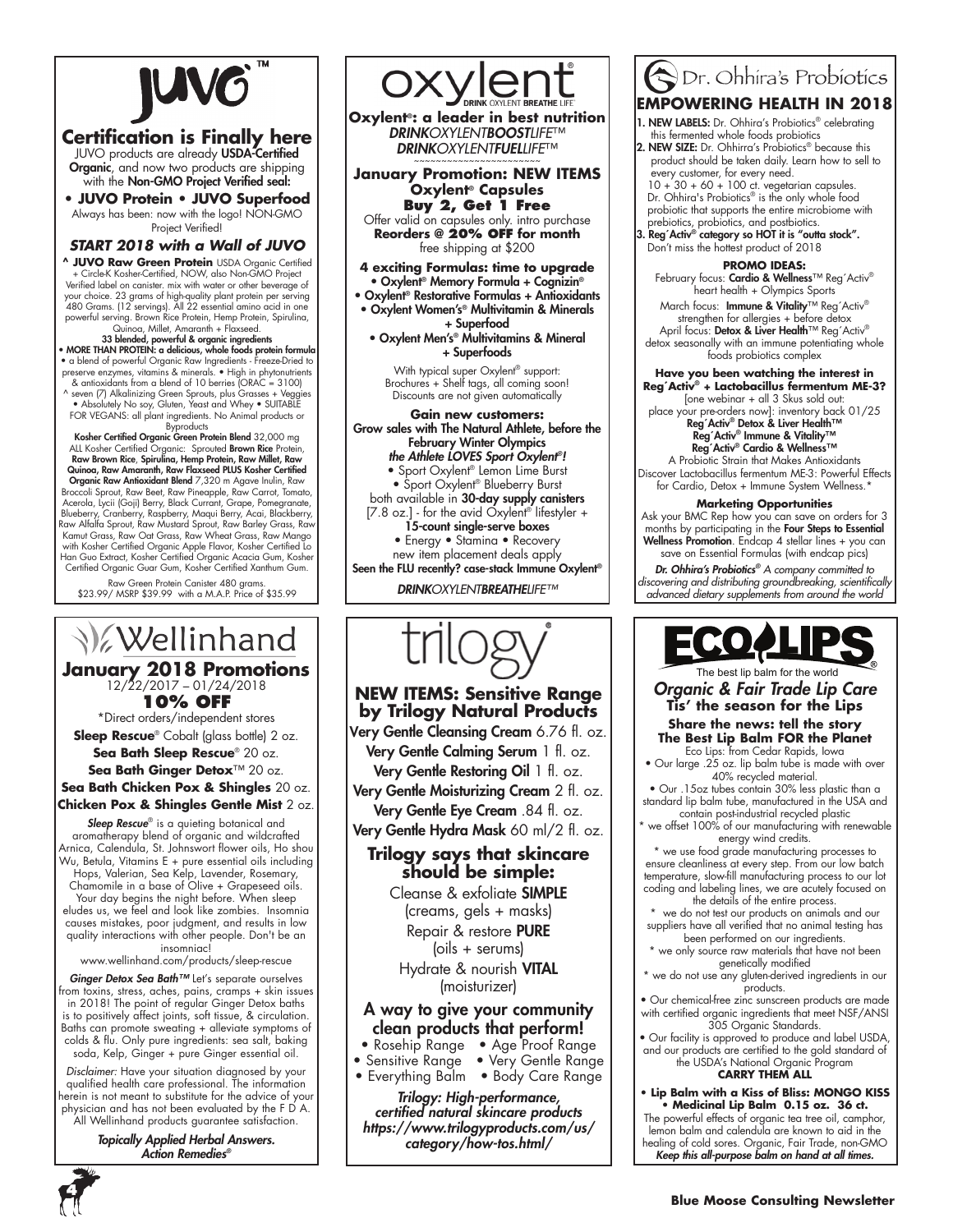# bodyceuticals

**GET READY FOR VALENTINE'S DAY** January Promos offer a world of gift ideas

**20% off all BodyLove flavors!** Almond, Chocolate, Cherry or Almond

**20% off our NEW Neroli + Calendula Firming Crème**

^ Face ^ Neck ^ Décolleté Firming Crème with DMAE + Hyaluronic Acid

**10% off 4 sku's of Berry Beauty Drops** (Raspberry or Blackberry) + **free** 4 ml sample Berry Beauty Drops - DAY Pacific NW Raspberry Seed Illuminating Beauty Drops

Berry Beauty Drops - NIGHT Pacific NW Blackberry Seed Restorative Beauty Drops

**super deals**

# **\$5 Treats for your sweet! Last chance!**

• \$5 Bodycocktails – Coconut, Vanilla, Pink Grapefruit and Almond (reg. whls. \$9.5)

• \$5 Body + Tan Oil – Coconut Aloe and Pineapple Kukui (reg. whls. \$10.75)

• \$5 Beach Essentials Travel + Gift Set:

includes 4ml After Sun Relief, 4 ml Coconut Aloe Body + Tan Oil & .25 oz. Essential Calendula + Honey Salve (reg. whls. \$11.90)

World's finest hand crafted healing oils and freshest *ingredients for your skin care.* 

Nourish + protect your skin with Calendula-based skin care products.

Promo CODE for items above: NEWYEAR valid 01/1/18 -01/31/18. **Ongoing intro promo: 20% OFF deal with Bodyceuticals Tattoo Balms** 

**How CLEAN can You GO!?**  Bodyceuticals is Special: USDA Certified Producer/ Grower AND Processor/Manufacturer. *www.calendulaskincare.com*



# **The Season is HERE NOW**

**• Wellmune WGP**® 250 mg 60 ct. **Buy 6 each, get 10% OFF**

**• Kids Wellmune**® 25 mg 60 chewables **Buy 12 each, get 10% OFF** Immune Health Basics® Orange Children's Chewable

Beta Glucan with Wellmune WGP® Immune Health Basics® Children's Chewable contains Wellmune WGP®, a natural food ingredient which published and peer-reviewed research demonstrates an ability to mobilize billions of innate immune cells that are part of the body's natural defenses and safely enhance the immune system. Patented, GRAS under US FDA Regulations. Kosher, Halal, non-allergenic + GMOfree + safe to take every day.

"My Family took our Immune Health today!" **Stay in the know:** new training module about Immune Health Basics for store personnel: two videos: about 7-8 minutes. *Attendees can receive a free 250mg/30ct bottle.*  https://immunehealthbasics.thinkific.com ~~~~~~~~~~~~~~~~~~~~~~~

Rev•Up Wellness opportunity extended through January 31st **BUY 2, Get 1 F**I **of any RevUp Wellness SKU: order more than once!!** featuring Abigenol® European Silver Fir Bark extract **Rev•Up Wellness DEFENSE with Wellmune® Rev•Up Wellness ENDURANCE Rev•Up Wellness VELOCITY with Wellmune®**

(30 blister-pak Tablets in a box) GROW NEW BUSINESS

with scientifically-proven nutritional support



*Sure CBD companies are arising a dime a dozen but one is truly gaining traction*

**BMC is your best CBD company!! •** Enter the CBD market with a company trusted through 31-years of business in the natural channel to health food stores. • Offer the best, called C-Verified Hemp! • A website to base your CBD business on: http://cvhemp.com/ *The VeryBEST CBD* • Always THC Free [no-"T"]

• Batch verified levels of non-GMO CBD ["C"-Verified] • Legal hemp, grown in America (Colorado)

**Hemp Extracts** 1 oz. dropper bottles, balms, caps + creams

**Introducing CBD honey from Aroma Land Wellness**

Solbee Wellness Honeys—honey with integrity • Solbee Wellness HEMP–infused Honey \* 3 flavors: ~ All Natural Hemp ~ Citrus Blossom Hemp ~ Lavender Hemp

Wholesale/retail: \$20.00 retail: \$40.00 6 jars per flavor to the case: sold by case only size 6.1 oz. 500 mg CBD (21 mg. per teaspoon)

in glass standard honey jars • Solbee Wellness HERB Infused-honey 12 oz. each. wholesale \$6.00 - retail \$9.95 carry all 6 flavors (12 per case) ~ infused, High Desert Wildflower honey: ^ original ^ Lavender ^ Vanilla Bean ^ Red Chile

 $\lambda$  Jalapeno + larger size original: 24 oz. http://solbee.com https://www.facebook.com/SolbeeHoney/ ~ Rocky Mountain honey, USA (no China: no Mexico) the proprietary techniques for infusing honey accentuate the experience!!

~ Squeezable plastic (PET) bottles. ALL ship Fed Ex Ground *Discover the most powerful herb ever investigated*

## **MushroomScience** January Medicinal Mushroom Special **REISHI** Immune Support^ Liver Support^ **4 ea. = 10% 8 ea. = 15% 12 ea. = 20%**   $\sim$  on the following items: not combined with other specials ~ must mention 'BMC January Promotion' when placing order Reishi Super Strength extract caps are the most potent Reishi supplement available in North America through Mushroom Science's diligent manufacture **Reishi Gano 161®** Certified Organic\* • 90 veggie capsules 400 mg hot water extract 12% polysaccharides

Reishi Gano 161® has 4% triterpenes Called the mushroom of immortality in ancient China, Reishi is the most revered herb in all of Classical Chinese and Japanese medicine: the premier tonic/longevity herb.

Mushroom Science's proprietary strain, Reishi Gano 161®, uses HPLC analysis of the triterpenes as the criteria for strain selection resulting in a strain containing a much broader spectrum of the naturally occurring triterpenes compared to other strains.

**Recommend the best!** Hot Water Extraction • Guaranteed Potencies of actives Best Value • Best Price

Most Mushroom Science® products retail at \$26.95 to \$27.95 for 90 capsule bottles, significantly less than what others charge.

**Setting the standard for quality in medicinal mushrooms since 1994!**



**January Bodycare Promotion\*** The Bodycare Collection **Ylang Ylang & Ginger** 12 oz. bodycare. 50%-margin line Clean affordable + not through distribution. • Shampoo • Conditioner • Hand & Body Lotion • Shower Gel • Massage & Body • Bath Salts 20 oz. **Buy 3 ea. per SKU = 10% OFF Buy 6 ea. per SKU = 15% OFF Buy 12 ea. per SKU = 20% OFF** 

**Essential Oil Promotion: 10% OFF in units of 3 ea. 10 ml** ~ Ylang Ylang & Ginger Essential Oil

~ Ylang Ylang Essential Oil ~ Ginger Essential Oil **Soy Candle Sale**

all 4 styles of the Terracotta Ylang Ylang & Ginger<br>candles 10% OFF in units of 4 ea. per style<br>a **Cup Terracotta** 7.6 oz. ~ **Amphora Terracotta** 7.4 oz.

~ Classic Terracotta 7.1 oz.  $\sim$  Elegance Terracotta 8.1 oz. (2 wicks)

#### A whole new section for your bodycare set: **Facial Serums:**

Elegant, naturally enhancing with pure essential oils 1 oz. serums for nine (9) Skin Types: whls: \$12.49; MSRP- \$24.00

- Cleansing Dry Skin Mature Skin
- Oily Skin Normal Skin Sensitive Skin
- Moisturizing Toning Problem Skin • NEW! Facial Serum Skin Repair for men + women whls \$24.99; MSRP- \$49.99

Aromaland: established 1986

30 Years, 963 Spas, 12,748 Massage Therapists. an oil blend that delivers on all counts. Find Your Aromaland Solution at *www.aromalandsolutions.com*



**Get those toxic nail polishes away from your customers & their families GROW YOUR NAILS Section in 2018 Exotic Animals 7Free Nail Polishes**  Surya Brasil's experience with vegan cosmetics, now in an

exclusive line for nail beauty and care. **Exotic Animals Nail Care**<br>collection includes the Organic Nail Polish Remover, as well as<br>14 polishes, base coat, top coat and a nail oil dryer **7Free Nail Polishes in 14 beautiful shades of color each represented by an exotic animal** Exotic Animals Nail Polish Anteater Exotic Animals Nail Polish Chameleon Exotic Animals Nail Polish Coral Snake

Exotic Animals Nail Polish Dark Blue Angelfish Exotic Animals Nail Polish Eclectus Parrot Exotic Animals Nail Polish Flamingo Exotic Animals Nail Polish Gold-Faced Lion Tamarin Exotic Animals Nail Polish Jabiru

Exotic Animals Nail Polish Orangutan Exotic Animals Nail Polish Pampas Cat Exotic Animals Nail Polish Peacock Exotic Animals Nail Polish Red-and-Green Macaw Exotic Animals Nail Polish White Tiger Exotic Animals Nail Polish Wolf all ~ 0.32 fl. oz.

**7-FREE:** free of toxins; products preferred for use by vegans<br>NO Camphor NO DBP NO Formaldehyde NO Parabens<br>NO Toluene NO animal testing *NO ingredients of animal origin*

Exotic Animals Nail Polish **Base Coat** Exotic Animals Nail Polish Extra Shine **Top Coat** Exotic Animals **Oil Dryer** all ~ Volume: 0.32 fl. oz. Exotic Animals Organic **Nail Polish Remover**  Volume: 3.38 fl. oz. Detoxify Your Beauty http://suryabrasilproducts.com

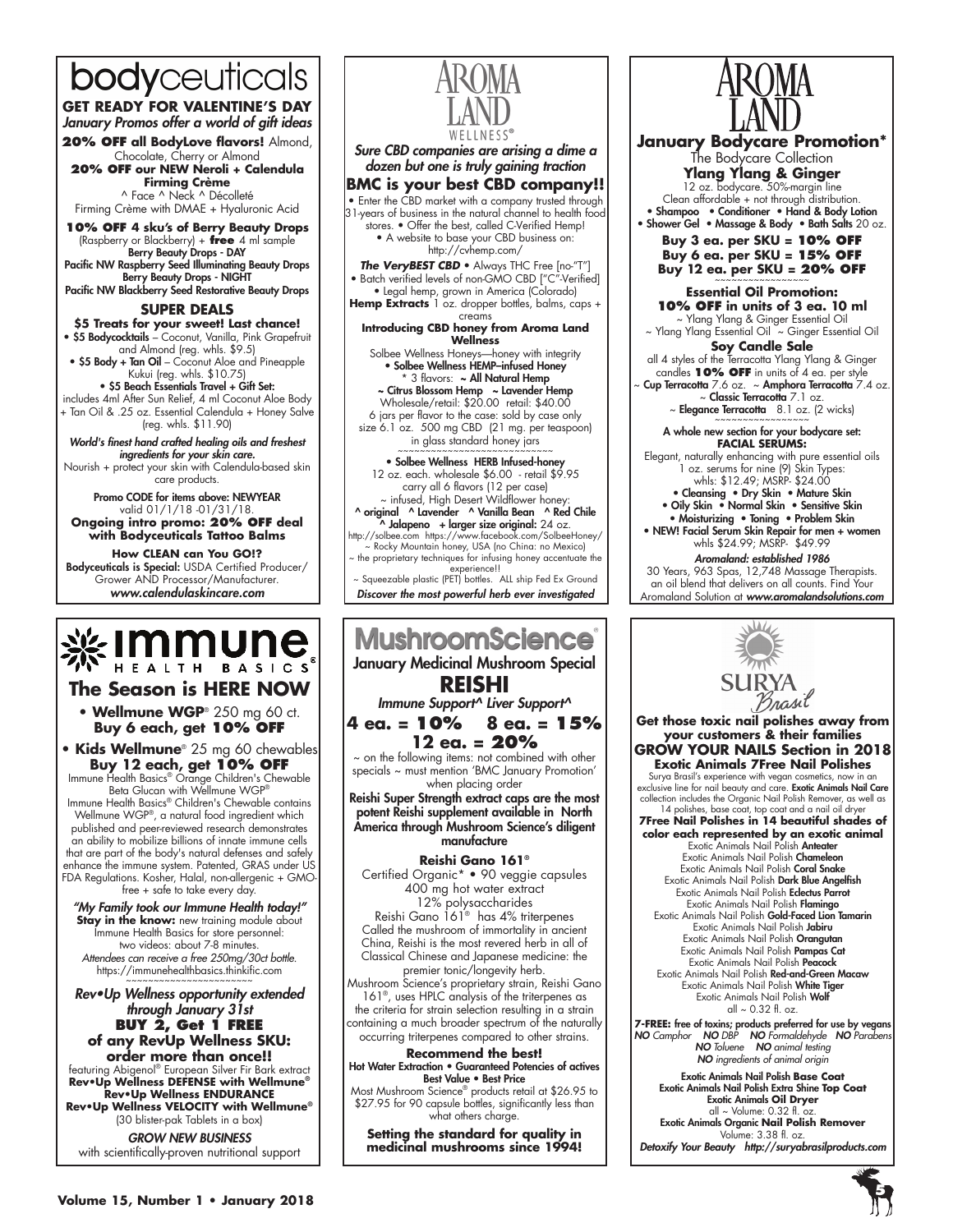### **January is Hawthorn**  *continued from page 2*

are!); in Catholic France, hawthorn tree is called *l'epine noble* (the noble thorn, because it was considered the thorn use in Jesus' crown of thorns).

In North American history, Native Americans survived on haw during rougher winters, and history shows Colonists followed this example: the One Lake Huron tribal people are called "Haweaters"… when in a cold northern climate, and on an island in winter—the haws are delicious nutrition for survival. One adapts a taste! In the southern US, indigenous mayhaw trees (*Crataegus aestivalis*, or eastern haws) found on riverbanks and bayous—were harvested by families (in May), who used the berries to make regional jellies that are considered local delicacies today. Mayhaw Festivals are enjoyed yearly in Texas, Louisiana, Arkansas and SW Georgia. In the Spirit of the Hawthorn, why don't you start a tradition of a yearly May jelly making class from fresh or dried hawthorns (Herb Pharm® makes their Hawthorn products from dried material, and always recommends mature berries). This preserving was one way to fill winter storage cupboards which is where earlier peoples placed their pre-refrigerator winter fruits and foods! The Mexican Hawthorn is called *tejocotes*, and are eaten cooked, raw and in jams; they are spiced with chilis in a wellknown candy called *rielitos*, and are added to Christmas punch and even a major color and treat in the Christmas version of the famous papier-mache pinatas!

**Go off-shelf** sometime from mid-January till March first: and yell the importance of real food for health. Alert your community that YOU have the good stuff for optimal heart wellness. (The destination is not somewhere else; it is in your store!) In 2018, we need to address the most serious of health issues. We know this, but let's get the information across to your shoppers, and their friends—and so on.

The Facts, globally: The World Health Organization (WHO) lists cardiovascular disease (CVD) as the #1 cause of death, accounting for 30% of all deaths. Nationally, the American Heart Association cites heart disease as the #1 killer of American adults. Number of adults with diagnosed heart disease: 28.4 million (2017). Americans with some form of CVD: 80,700,000 (2005) and this includes most ethnicities in the United States (especially African Americans, Hispanics, and whites) and men and women. (That is a large market that needs to consider natural health options!)

• Every 42 seconds, someone in the United States has a heart attack, and every 4 minutes, someone dies of stroke.

• About half of US adults have at least one major risk factor for cardiovascular disease (CVD).

• 1 in 3 deaths in the United States in 2014 were due to CVD.

• CVD cost the United States an average of \$317 billion annually during 2011–2012.

(https://www.cdc.gov/chronicdisease/ resources/publications/aag/pdf/2016/aag-heartdisease.pdf). The Heart keeps it all going!

Build out! You have a market for CoQ10 and the Omega-3s, and now is the time to build that foundation larger—everyone buying in your store! Share this site this February, as **Nordic Naturals**® launches a national promotion to bring people to your store: https://www. nordicnaturals.com/en/General\_Public/The\_ Heart/366. Make use of this info:

**Products for the Heart**: There is more scientific evidence behind the cardiovascular benefits of fish oil than any other nutritional supplement. Thousands of clinical studies have shown that increased intake of EPA and DHA the omega-3 essential fatty acids in fish oil —enhance overall cardiovascular function.\*

The research-backed benefits of fish oil include:

• Supports circulation and healthy blood vessel function\*

• Promotes the metabolism of dietary fat and cholesterol\*

• Supports a healthy heart rhythm\* • Promotes healthy triglyceride levels in healthy individuals\*

•Omega-3s are safe for long-term use. Politely, I say that you would be foolish to not endcap these four (4) best-selling items in your store this Heart Health month:

1. Nordic Naturals® *Ultimate Omega® +CoQ10*: this formula combines the concentrated fish oil found in the *Ultimate Omega*® formula, with the important heart nutrient Coenzyme Q10 (Ubiquinone).

2. Nordic Naturals® *Omega LDL™*: this formula combines the concentrated fish oil found in our *Ultimate Omega*® formula, with the important heart nutrients Red Yeast Rice and Coenzyme Q10 (Ubiquinone).

3. Nordic Naturals® *EPA*: this concentrated fish oil formula contains one of the industry's highest concentrations of the omega-3 EPA.

4. Nordic Naturals® *EPA Xtra*™: this concentrated fish oil formula contains the highest concentration of EPA available in triglyceride form without a prescription.

Nordic will continue to be money in the bank in 2018! But we can never rest in this relentlessly changing market! Let's expand further the options that should be presented to EVERY customer who is looking for the best in Heart Health.

Time to Build: *RegActiv*®. (https:// essentialformulas.com/products/reg-activ)

If there were a perfect quartet for heart health it would be Omega-3s, CoQ10 or Ubiquinol, Glutathione and Hawthorn. Cellularly, Glutathione may be more important that CoQ10 (but that would be foolish to argue!). What is clear is that the market for bioavailable-Glutathione is in its infancy: AND, it is just as important as CoQ10! This February, bring the best Glutathione out into the forefront with *RegActive® Cardio Wellness™*. More on this treasure next month!

Discover *Lactobacillus fermentum ME-3*: Powerful Effects for Cardio, Detox, and Immune System Wellness.\* "Probiotic research is fast transforming our understanding of human health. Probiotics in general are invaluable for maintaining good health. We're also learning we need certain strains that produce highly specified health benefits.\* One of these strains is *Lactobacillus fermentum ME-3.* The startling probiotic breakthrough of ME-3 began in 1995. That's when award-winning microbiologist Marika Mikelsaar, MD, PhD and her team of research scientists isolated the probiotic strain called *Lactobacillus fermentum ME-3*. This unique strain is able to produce the super antioxidant glutathione. Since then, Dr. Mikelsaar has dedicated herself to researching the numerous benefits of this revolutionary probiotic.<sup>\*</sup>

This year will be the year of *Dr. Ohhira's Probiotics*® and *RegActiv® Cardio Wellness*™ from **Essential Formulas**®. Sales are definitely jumping for both these superlative nutrients.

The future will include less overpriced kombucha, but provable protocols where many people are ready to take two probiotics a day: that time is here with these products from Essential Formulas®! Endcap and educate. February should be *RegActive® Cardio Wellness™*, with a national focus on heart health, and the time to grow Sports Nutrition sales in conjunction with the marketing gift provided by the Winter Olympics. *Reg'Activ® - Cardio Wellness™* pairs this powerhouse probiotic strain with additional, more familiar heart health nutrients: B vitamins, including Pantethine (B5) that help maintain healthy cholesterol levels already in the normal range\* and Coenzyme Q10 (active form, Ubiquinol) – Supports healthy energy production in heart muscle tissue\*.

Time to Build. Even newer and equally exciting is a new and very bioavailable (and affordable) antioxidant: Abigenol®. *Rev•Up Wellness™ VELOCITY* features Abigenol® the European silver fir (*Abies alba*) bark extract which is rich in plant nutrients (natural polyphenols) that are powerful antioxidants or free radical scavengers, which help the body against oxidative stress, promoting healthy circulatory system, joints, arteries and veins.\*

The *Rev•Up Wellness™ VELOCITY*  formula also contains MicroActive® CoQ10, the coenzyme Q10 that offers superior bioavailability and enhanced absorption with a 24-hour sustained release feature. It helps support healthy heart, muscles and cellular energy production throughout the day.\* Take *Rev•Up Wellness™ VELOCITY* daily to boost energy, enhance athletic performance and recovery with its efficient blend of powerful natural antioxidants, coenzyme Q10, beta glucan, Abigenol® and other essential vitamins and minerals. More on this exciting new advancement in February!

Time to Build: Herbalists consider hawthorn to be the world's best heart tonic. Hawthorn helping humans!

Would you like to make new music in your store, to offer a quintet of exceptional nutrients that will work for every adult to help them achieve the greatest optimal heart health that they nutritionally can? This is a flawless endcap opportunity: time to build:

1. Hawthorn, from Herb Pharm® with all its targeted liquid extract formulas—carry all the options in several sizes as you grow your heart health section

2. Glutathione-options that perform, from the three exceptional probiotic antioxidants from RegActiv® from Essential Formulas®—as well as the glutathione-supporting antioxidant formula *Omega Curcumin* from Nordic Naturals® (which is a superior combination of foundational nutrients—concentrated omega-3s EPA+DHA, the powerful antioxidants curcumin, L-Glutathione, and N-Acetyl-L-cysteine (NAC)—that work together deep within a cell's metabolic machinery)

3. CoQ10—and Nordic Naturals® has you covered there, with a name consumers know and trust: (4) *RevUp Wellness® Abigenol*® which gives pycnogenol a run for its money: (4) and Nordic Naturals® many formulas with natural triglyceride-form EPA + DHA from fish and algal oils! In offering credible options, and explaining how they all can work for optimal health results, you will maintain the trust that the natural health food stores have gained through years of innovation and honest education. Heart Health: learn to be the master of the best nutritional options for optimal supplementation. February is the best time of the year to gain new healthy business! Call your BMC Rep today!  $\bullet$ 

(\* These statements have not been reviewed by the FDA, and are not intended to diagnose or treat any illness or disease.)

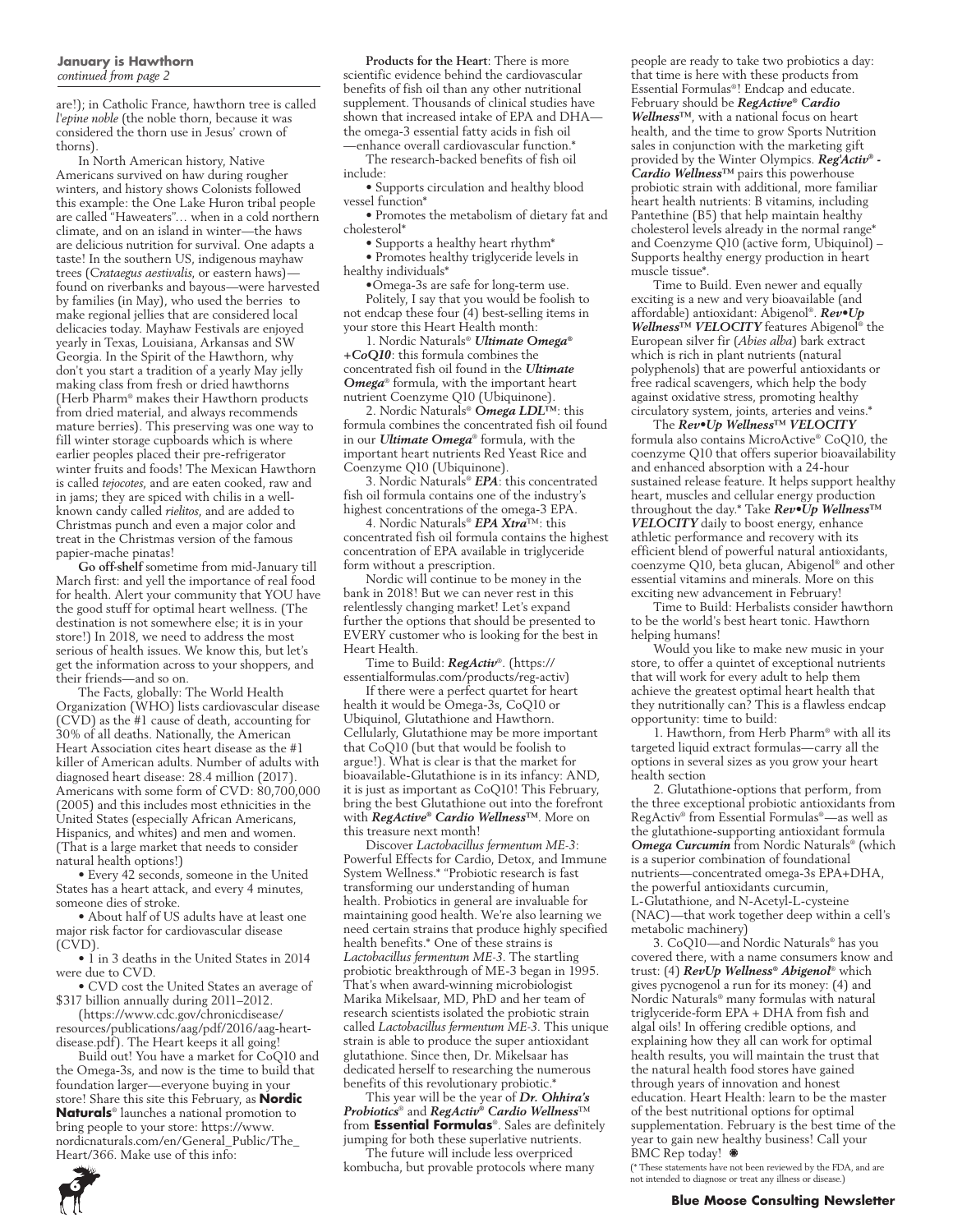### **Olympic Opportunities**  *continued from page 1*

market. Create an intriguing and exciting Wall of JUVO this February, and gain new vegetarian customers: (JUVO is a vegetarian company), people wanting whole foods with their protein, and people looking for change. Since most of the vegetarian protein companies have sold out to mass or with disappointing internet discounts, it is good to know that JUVO is health food store oriented, with a MAP-Policy, and they are exceptional people (a rarity in manufacturing these days). BMC is offering a new fantastic poster that presents JUVO, along with other fine lines, as a way to shake up the norm and bring something new in 2018 to the Protein set.

A sports essential is the super-selling *Sport Oxylent®* —a 3-in-1 performance drink that promotes energy, stamina, and recovery—your pre, during and post supplement all in one greattasting drink. Made for the natural athlete, this unique formula combines well-known sports ingredients with cutting-edge ingredients you can't find anywhere else. As advertised: **energy, stamina, recovery.** Place the order, make the sign, sample the flavor and watch the sales rise on the scoreboard: a Perfect 10. You don't have to be a sports nutrition authority (just yet): they

drink and they see the results. You will too. An excellent product from a company that brings you *Immune Oxylent*® and the new Oxylent caps. Vitalah. Oxylent®: a leader in best nutrition—*DRINKOXYLENTBOOSTLIFE™ DRINKOXYLENTFUELLIFE™* All Athletes LOVE *Sport Oxylent*®! Two flavors, 4 SKUs, and excellent company support. *Sport Oxylent®* **Lemon Lime Burst** and the best-selling *Sport Oxylent®* **Blueberry Burst** both available in 30-day supply canisters + 15-count single-serve boxes. **Energy** (Citrulline Malate & B vitamins in effervescent form for quick release and absorption to enhance energy & blood flow; Creatine MagnaPower® from Albion®, which boosts ATP in muscles); **Stamina** (Electrolytes & minerals promote hydration; Sustamine® to sustain energy) and SOD (superoxide dismutase) which inhibits muscle fatigue & breakdown\*) + **Recovery** (SOD, Superfruit AuroraBlue® Blueberry (in Blueberry Burst flavor), Vitamins  $C + D$ ). A WINNER!

The Nordic Naturals® black bottle line is unique in the Omega-3 Category as all the products in that series are NSF-Certified for Sport®. Explain this to the sports aficionado, and you have changed the habits of a very dedicated nutritionally-oriented consumer: (https://www. nordicnaturals.com/en/consumers/energy-&-

fitness-support/1237). Place the Nordic Naturals® Sport products near the proteins and you have a fool-proof sales upsell. Highlight the *Ultimate Omega®-D3 Sport* which has been used in clinical trials with professional athletes. Free of athletic banned substances, and Certified for Sport by the NSF, Nordic Naturals *Ultimate Omega®-D3 Sport* provides all the benefits of highly concentrated omega-3s (EPA+DHA), without the fishy repeat. *Ultimate Omega®-D3 Sport* promotes cardiovascular and respiratory function, supports focus and concentration, and supports fat metabolism and body composition.\*

Repeat the facts on optimal Heart Health Nutrition (mentioned in the other article), and you have a winning combination. *RegActive*® probiotic-sourcing for natural Glutathione; Abigenol® Silver Fir tree extract, Hawthorn – every athlete understands the merits of a heart adaptogen; and products that add-on quality CoQ10 and Ubiquinol—one cannot get enough of the currency of clean and natural energy. Re-study the importance of Omega-3s for performance and recovery here with the good science at www.omega-research.com/research at "Fitness/Exercise/Athletes" and Inflammation/ "Joint Flexibility & Mobility"

*continued on page 8*

# **Root of the Month: Echinacea Root**

**It is beautiful how we use herbs-flowers, leaves, seeds, roots—even tree bark—for human and animal health. It is truly magical and spectacular how we have used human ingenuity to learn how to find, choose and use roots for human health. One could call this natural science: and people have benefited for millenniums from these intellectual advancements. Let's celebrate medicinal roots this 2018! January: Echinacea**

Echinacea is truly one of my favorite medicinal plants. Maybe because I have been around long enough to have twice dipped into human knowledge of this plant. I was learning of Echinacea sometime around 1984 when I—to this day—believe that I spoke to Ed Smith on the phone to place an order. The American plant medicine that most people have heard of today was an exotic and foreign-sounding name to me then. The word was not exotic—or is found root medicine actually one of the most exotic natural phenomenon in history, or one of the most common and humble presents from the garden?

What we now consider the American Herbal Renaissance was expanding, and Ed Smith and Sara Katz where doing their part to help America remember one of her most valuable herbal medicines. I have maintained a fascination and admiration for Echinacea through these 12,000 days and nights of my sharing the earth's ground with this living, vital and powerful plant species: one of the joys of living this natural food movement is sharing a mission with the Echinacea plant!

Echinacea is without a doubt the most recognizable and famous of all the plants indigenous to this continent, primarily the ecosystems that include the Great Plains States. Echinacea was a gift from many Native tribes who chose to share this medicine with us. That communication in turn helped catapult Echinacea's magic around the world: a good trade. The next generations learned to grow the plant, and today Echinacea is harvested worldwide to help with human health.

I have watched Echinacea become one of the most traded herbs in the world, and I have witnessed a fearful modern orthodox hegemony try to kill the plants healing message through targeted faux science and political misinformation. I never fell for the distraction and have seen Echinacea work with a consistency that would lead any smart individual to recommend the plant with confidence.

The Eclectic Physicians – the finest medical doctors in our history—used Echinacea for everything: it is that versatile. Modern parlance highlights Echinacea as an immune potentiator that excels in times when maintaining health necessitates quick action, but Echinacea has many other talents. It can be used long-term, it is an Allergy-season essential capable of achieving a proper inflammatory response with a measurable antioxidant profile. Along with First Aid and circulatory support, Echinacea exhibits activity that exceeds the immune system. Echinacea is a quintessential alterative and depurative: it is an ally of lymphatic homeostasis: it is New Year's Resolution, and protective armor, and cleaning house all in one. Most industry veterans have not reached below the surface long enough to appreciate Echinacea's versatility. This lack of inquiry has actually contributed to Echinacea's loss of prestige in the natural channel marketplace nearly as much as the hit job from the scripts of modern media's talking heads and pseudojournalists

After an incredible rise in sales in the 1990s, where supply could not meet demand, and the mass channel got involved and there was not enough good stuff to go around, and new actors started peddling inferior and false material, through a low point around 2010 (where international sales still had Echinacea as a multimillion dollar natural medicine food commodity and one of the best-selling herbs in the world), through today, Echinacea is now established and accepted as a health food essential. A flaw-proof gift is a box of Echinacea tea: a household essential. One good thing that came out of these challenges was a movement to preserve wild echinacea and to move to perfecting the cultivation for health demands

.9% of US Adults use Echinacea: 2.3 million consumers (NIH numbers). In 2002, that number was 5 million—talk about targeted press crushing a root's sale). Another change in the attitude about Echinacea occurred with the development of a cheap import market of Echinacea from China and India (not all echinacea is alike). Today, the best Echinaceas come from Europe and the USA. Interestingly, the largest growth of the market has been in mass channel sales: every Walmart and

CVS and Harris Teeter now sells echinacea: we have almost abdicated our role as Echinacea advocates, but it is clearly purchased everywhere today as a familiar word on a box or bottle. We have not lost the market, but we have sadly taken it for granted. A nice big slice of the pie is there to take back if we want to highlight quality. Echinacea is rebounding nicely with or without us.

### **Understanding the market**

1. Echinacea sales have left are market, but they are still there, and growing.

2. There is an amazing mass-market recognition of echinacea, especially for cold/flu

3. Amazon is asleep at the wheel with echinacea (their best-seller list is undecipherable and ridiculous: but then again, if the internet is saturated with sales (turmeric), you should NOT be focusing on that category. Only one echinacea in the top 100 at amazon: #52.

4. The natural food stores own the quality story with Echinacea: and quality Echinacea works best! 5. Echinacea is one of the safest herbs we sell: most people under-dose. At the onset of an immune challenge, we should consider high dosages often. As such Echinacea is a first-line defender that should be in every home beforehand. How do you communicate this message in your store? The history of the echinacea root diggerssnakeroot diggers—is fascinating. A seasonal social phenomenon that was a family activity in many Plains States. As echinacea rose in prominence, peaking in the 1990s, this plant search and harvest has largely become a thing of the past. A wholly new and better exercise is the harvesting of properly planted and tended echinacea fields, like at **Herb Pharm**® which grows its own Echinacea. Fresh roots were unimaginable in bygone eras, but today it is morning-harvested roots in the initial steps of extraction before noon in the non-GMO county that is the home of Herb Pharm's Echinacea –the best Echinacea in the world. Herb Pharm® leads the category in Echinacea sales in all 10 of their products that offer Echinacea: try and recommend some good echinacea today!